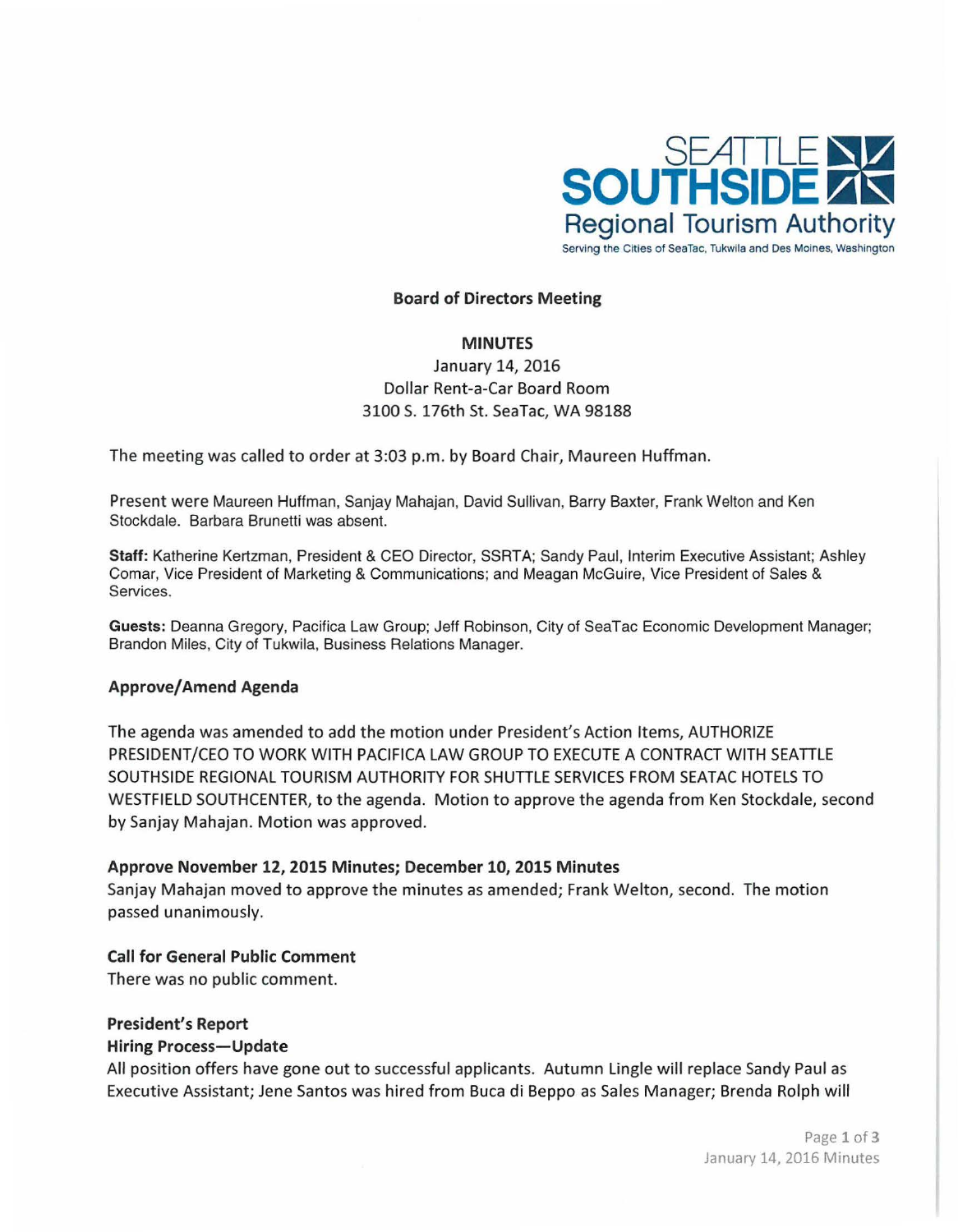join SSRTA in Finance; Noelle Cueto was hired as Partnership Services Coordinator; Sherri Scott from Museum of Flight will become the Graphic Designs Director; Nick Tolley is from the Snoqualmie Casino; Shawn Woods from Embassy Suites; plus, five others that will become part-time concierges.

#### **Westfield Visitor Center Lease-Update**

Westfield Visitor Center Lease will soon expire and a new one will be negotiated. That expense is paid out of lodging tax as well as costs of the shuttle.

#### **Co-destination Brand Agreement-Update**

The Chamber is excited about cobranding with SSRTA. Their new CEO is visionary and wishes to create an improved and more cohesive identity for the region, which will be destination branded as Seattle Southside by both the RTA and Chamber.

#### **Transfer of Assets Agreement** - **Update**

The Transfer of Asssets Agreement is close to finalization. Presentation to the City of Tukwila Finance & Safety Committee was tentatively scheduled Jan. 20<sup>th</sup>, but a few remaining sticking points still need to be ironed out so the presentation will occur at a later date to be determined.

### **SSRTA Sales** & **Marketing Advisory Committee Report-**

#### **Interim Marketing Initiatives and Budget**

The Marketing Initiatives referred to are agreements for Sales and Services as well as Marketing and Communications. Both rely heavily on media tools.

#### **Recommended Motion: M2016-013**

Frank Welton moved TO AUTHORIZE PRESIDENT/CEO TO EXECUTE PROPOSALS, INSERTIONS, ORDERS, AND INVOICES NECESSARY TO PERFORM THE MARKETING INITIATIVES AS PRESENTED IN ATTACHMENT A; second by David Sullivan. The motion passed unanimously.

### Interim Sales Initiatives and Budget-

Megan reported on conferences and meetings to be attended as well as sponsored in 2016. All will be opportunities to promote Seattle Southside while learning new tools of the Destination Marketing trade. She talked about how organizations are not buying booths; they have adopted a format that looks like speed dating: appointments are made with attendees to have a short conversation and exchange information.

### **Recommended Motion: M2016-014**

Frank Welton moved to authorize the President/CEO to execute travel, registrations, memberships, and invoices necessary to perform the sales initiatives as presented and to move to ratify the interim sales initiatives as presented in Attachment B; second by David Sullivan. The motion passed unanimously.

### 1. Chair's Action Items- (Maureen Huffman, Chair)

**Westfield Lease Agreement-Motion** M2015-0ll Barry Baxter moved TO AUTHORIZE PRESIDENT/CEO TO EXECUTE A LEASE AGREEMENT WITH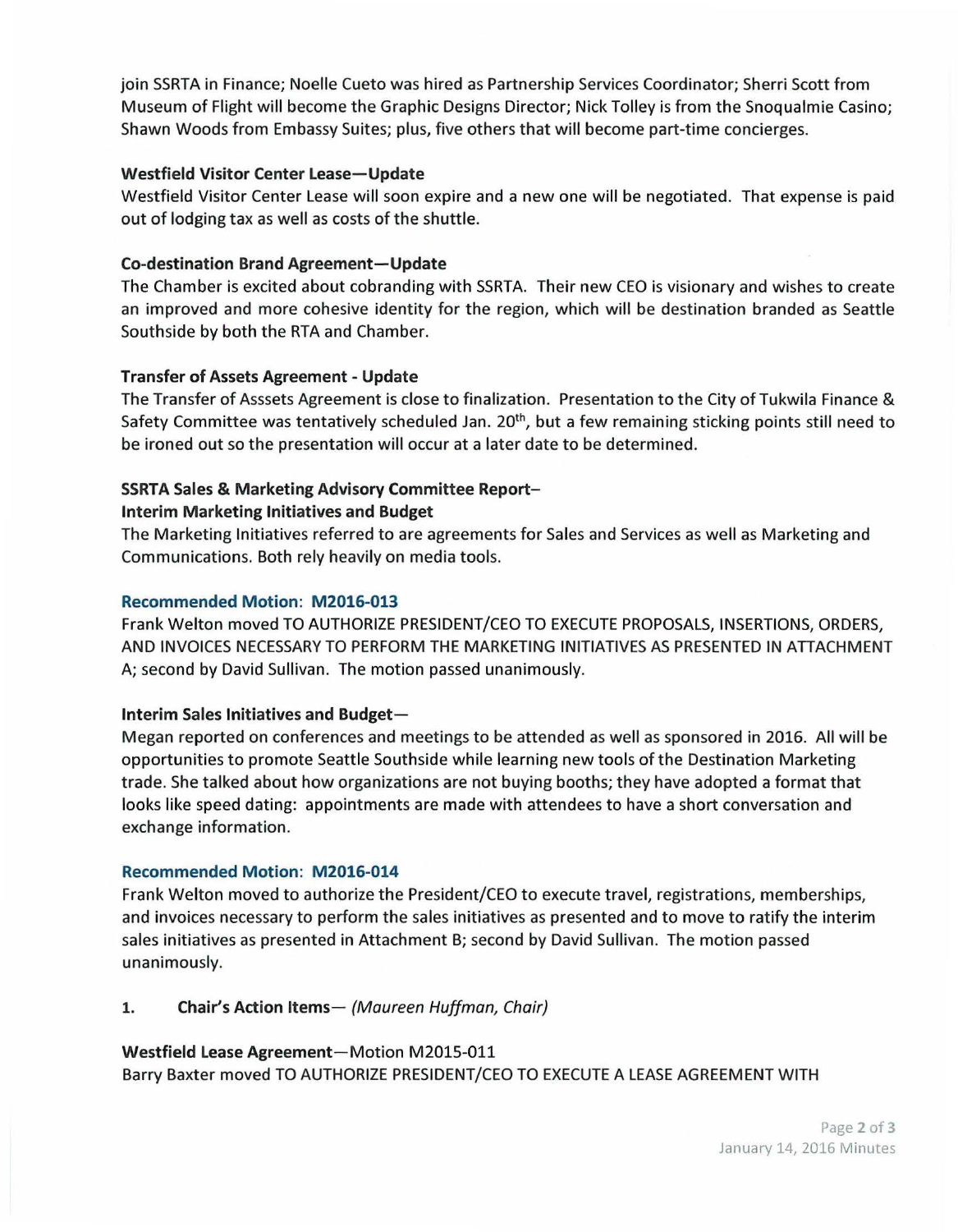WESTFIELD SOUTHCENTER FOR THE SATTELITE VISITOR CENTER AT WESTFIELD; Sanjay Mahajan, second. The motion passed unanimously.

## **Shuttle Contract-Motion** M2015-011

CEO Kertzman extended the existing contract with Seattle Express for the interim time until a new permanent contract could be negotiated.

Sanjay Mahajan moved TO AUTHORIZE PRESIDENT/CEO TO WORK WITH PACIFICA LAW GROUP TO EXECUTE A CONTRACT WITH SEATTLE SOUTHSIDE REGIONAL TOURISM AUTHORITY FOR SHUTTLE SERVICES FROM SEATAC HOTELS TO WESTFIELD SOUTHCENTER; second by Ken Stockdale. The motion passed unanimously.

## **Destination Marketing Agreement with the Chamber-** M2015-012

Ken Stockdale moved TO AUTHORIZE PRESIDENT/CEO TO EXECUTE A COBRANDING DESTINATION MARKETING AGREEMENT WITH THE CHAMBER; David Sullivan, second. The motion passed unanimously.

## **2. Financial Reports** - **Motion M2015001**

- **a.** RTA Auditing Official's Certificate Attachment C David Sullivan moved TO APPROVE THE AUDITING OFFICIAL'S CERTIFICATE; second by Barry Baxter. The motion passed unanimously.
- **b.** Review RTA Budget vs Actuals YTD June-Nov 2015 Attachment D CEO Kertzman asked if there were any questions. Hearing none, she moved on.
- c. Review RTA Budget vs Actuals Percentages YTD June-Nov 2015 Attachment E CEO Kertzman explained collections are close to projections and within 1%. Boardmembers suggested SHE might like to do THEIR projections since she was so close on hers.

### **3. Adjournment**

There being no further business, the meeting was adjourned at 3:56 p.m. Moved by Barry Baxter; second by David Sullivan; motion was approved.